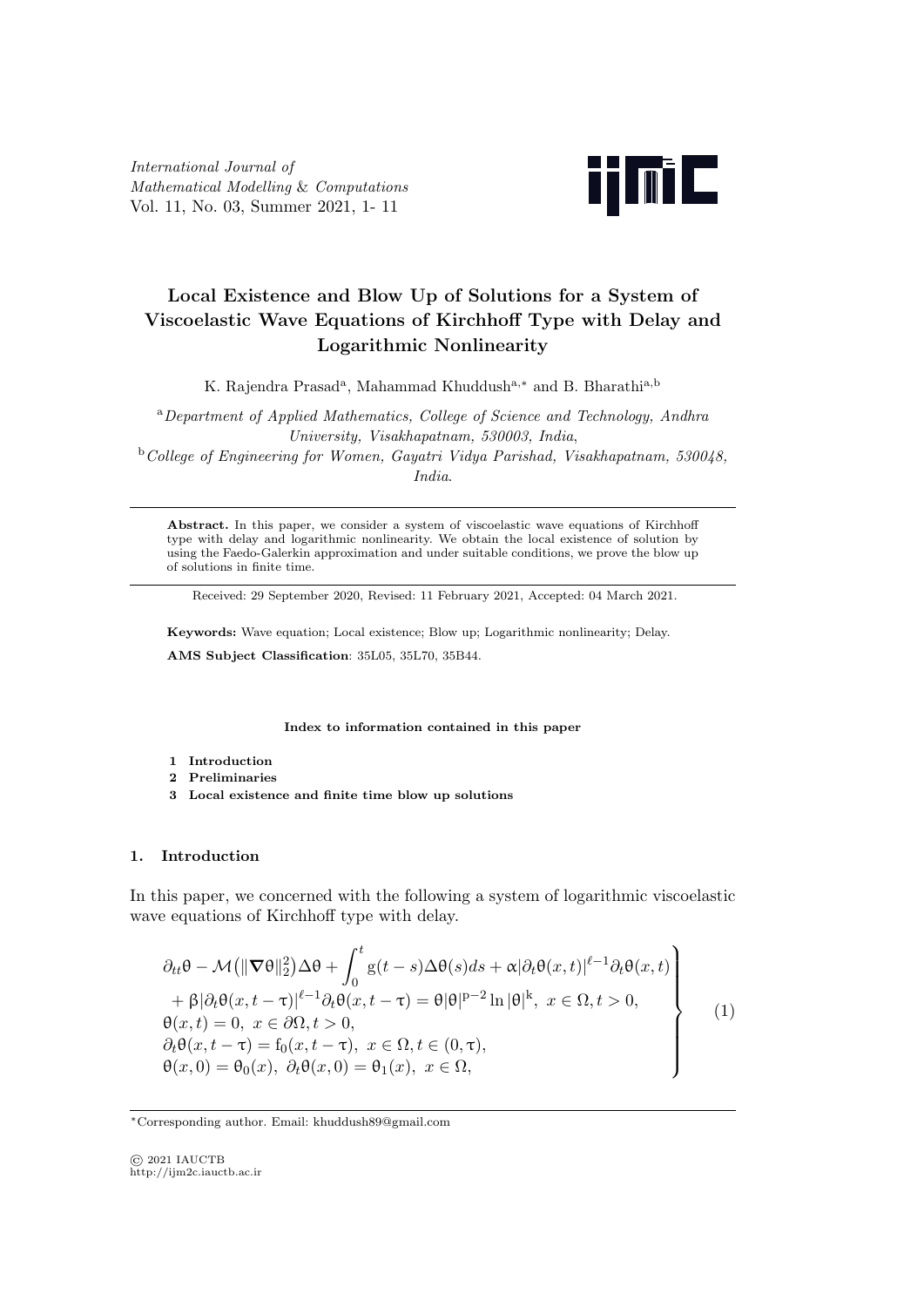where  $\Omega$  is a bounded domain of  $\mathbb{R}^n$ , with a smooth boundary  $\partial\Omega$ .  $\tau > 0$  is a time delay term and k,  $\alpha$ ,  $\beta$  are positive real numbers and  $p > 2$ . The initial datum  $(\theta_0, \theta_1, f_0)$  belong to a suitable space. The source term  $\theta |\theta|^{p-2} \ln |\theta|^k$  appears naturally in nuclear physics, optics, geophysics, supersymmetric and ination cosmology [1, 3]. The problems without delay (i.e.,  $\beta = 0$ ) has been considered by many authors during the past decades and many results have been obtained [2, 6, 10, 14] and the references therein. In [13], Wu and Tsai considered the following equation

$$
\partial_{tt}\theta - \mathcal{M}(\|\nabla\theta\|_2^2)\Delta\theta + \int_0^t \mathbf{g}(t-s)\Delta\theta(s)ds - \Delta(\partial_t\theta) = \mathbf{f}(\theta).
$$

with the same initial and boundary conditions as defined in (1) and established the global existence, asymptotic behavior and blow-up properties. Later, Wu [12], extended the result of [13] under a weaker condition on g*.* In [5], Mahdi, Ferhat and Hakem investigate the following initial boundary value problem for a system of viscoelastic wave equations of Kirchhoff type with a delay term in a bounded domain

$$
\partial_{tt}\theta - \mathcal{M}(\|\nabla\theta\|_2^2) \Delta\theta + \int_0^t g(t-s) \Delta\theta(s) ds + \alpha |\partial_t \theta(x,t)|^{\ell-1} \partial_t \theta(x,t)
$$

$$
+ \beta |\partial_t \theta(x,t-\tau)|^{\ell-1} \partial_t \theta(x,t-\tau) = \theta |\theta|^{p-1},
$$

with the same initial and boundary conditions as defined in (1) and established the energy decay rate and the blow up of solutions. Recently, Piskin and Yuksekkaya [11] consider a logarithmic nonlinear viscoelastic wave equation with a delay term in a bounded domain

$$
\partial_{tt}\theta - \Delta\theta + \int_0^t \mathbf{g}(t-s)\Delta\theta(s)ds + \alpha\partial_t\theta(x,t) + \beta\partial_t\theta(x,t-\tau) = \theta|\theta|^{p-2}\ln|\theta|^k,
$$

with the same initial and boundary conditions as defined in (1) and they obtained the local existence of solution by using the Faedo-Galerkin approximation and under suitable conditions they proved the blow up of solutions in finite time. Motivated by the aforementioned works, in this paper by using the Faedo-Galerkin approximation we obtain local existence of solution and finite time blow up of solutions of the problem (1).

We assume the following conditions hold throughout the paper:

 $(\mathcal{A}_1)$   $\mathcal{M}(t)$  is a nonnegative  $\mathcal{C}^1$  function for  $t \geq 0$  satisfying

$$
\mathcal{M}(t) = a + bt^m, a > 0, b \ge 0 \quad \text{and} \quad m \ge 0.
$$

 $(\mathcal{A}_2)$  the memory kernel  $g(t): [0, \infty) \to [0, \infty)$  is a bounded  $\mathcal{C}^1$  function satisfying

$$
g(t) \ge 0
$$
,  $a - \int_0^\infty g(t)dt = \eta > 0$  and  $g'(t) \le 0$ .

( $\mathcal{A}_3$ ) there exist positive constants  $d, \gamma, \delta$  such that

$$
\gamma \overline{\mathcal{M}}(s) - \left[\mathcal{M}(s) + \delta \int_0^s g(y) dy\right] s \ge sd, \ \forall \ s \ge 0,
$$

where  $\overline{\mathcal{M}}(s) = \int_0^s \mathcal{M}(u) du$ .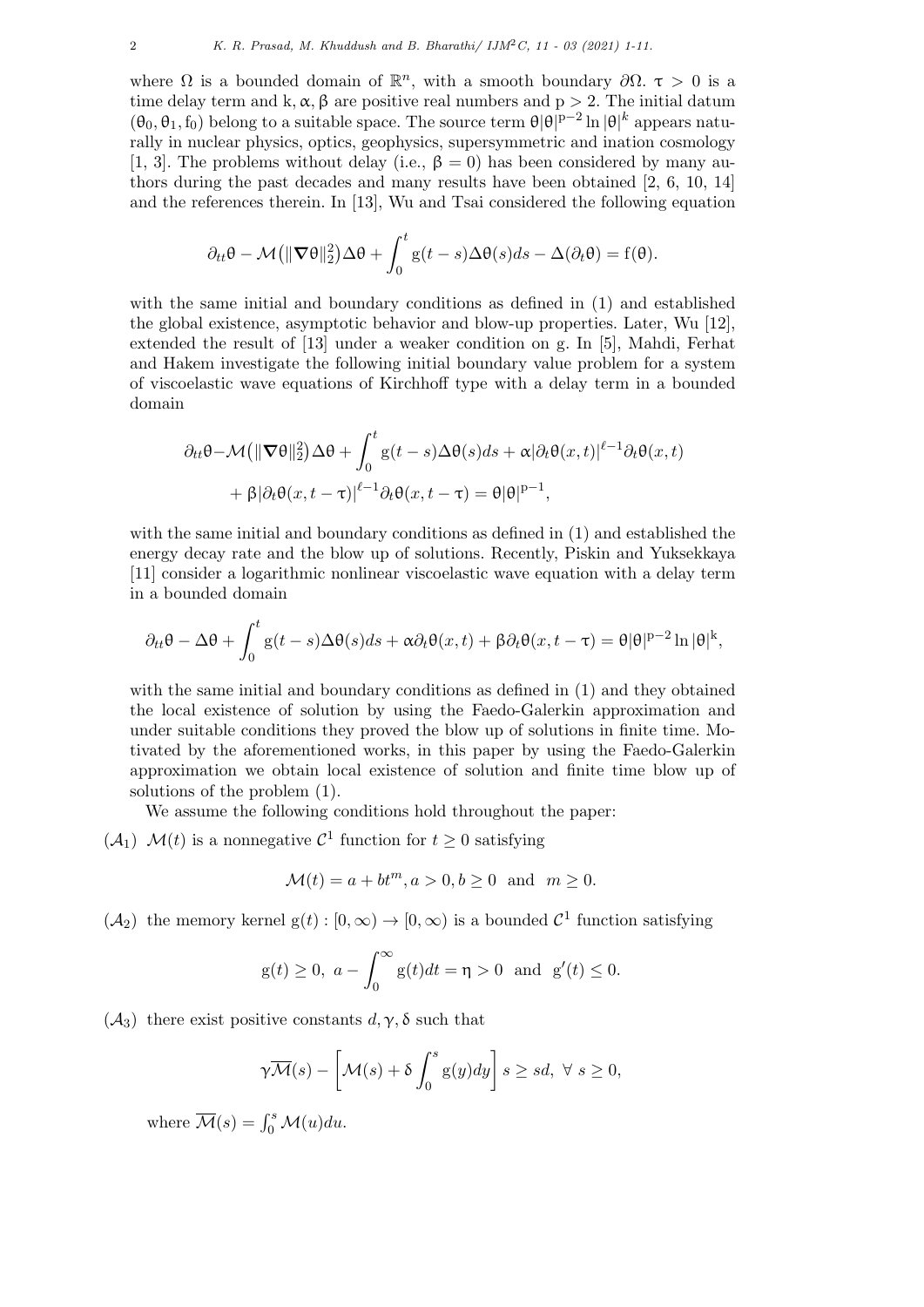The organization of the remaining part of this paper is as follows. In the next section, we will give some preliminary lemmas which are useful in the main results of this paper. In section 3, we will prove local existence theorem and finite time blow up of solutions.

#### **2. Preliminaries**

In this section, we present some lemmas which are useful in our main results. As usual,  $(\cdot, \cdot)$  and  $|| \cdot ||_{p}$  indicates the inner product in the space  $L^{2}(\Omega)$  and the norm of the space  $L^p(\Omega)$ , respectively.

**Lemma 2.1** *([4], Lemma 3.2)* There exists a positive constant  $C > 0$  depending *on* Ω *only such that*

$$
\left[\int_{\Omega} |\theta|^p \ln |\theta|^k dx\right]^{s/p} \leq C \left[\int_{\Omega} |\theta|^p \ln |\theta|^k dx + \|\nabla \theta\|_2^2\right]
$$

*for any*  $\theta \in L^{p+1}(\Omega)$  *and*  $2 \le s \le p$ *, provided that*  $\int_{\Omega} |\theta|^p \ln |\theta|^k dx \ge 0$ *.* 

**Lemma 2.2** *([4], Corollary 3.1) There exists a positive constant*  $C > 0$  *depending on* Ω *only such that*

$$
\|\theta\|_2^2 \leq C\left[\left(\int_\Omega |\theta|^p \ln |\theta|^k dx\right)^{2/p} + \|\boldsymbol{\nabla} \theta\|_2^{4/p}\right],
$$

*provided that*  $\int_{\Omega} |\theta|^p \ln |\theta|^k dx \ge 0$ .

**Lemma 2.3** *([4], Lemma 3.4)* There exists a positive constant  $C > 0$  depending *on* Ω *only such that*

$$
\|\theta\|_p^s \leq C\left[\|\theta\|_p^p + \|\boldsymbol{\nabla}\theta\|_2^2\right],
$$

 $for any \theta \in L^p(\Omega) \text{ and } 2 \leq s \leq p.$ 

In order to prove the local existence result, we introduce the new variable z as in [9].

$$
z(x, \sigma, t) = \partial_t \theta(x, t - \tau \sigma), \ x \in \Omega, \sigma \in (0, 1),
$$

which implies that

$$
\tau \partial_t z(x, \sigma, t) + \partial_{\sigma} z(x, \sigma, t) = 0 \text{ in } \Omega \times (0, 1) \times (0, 1).
$$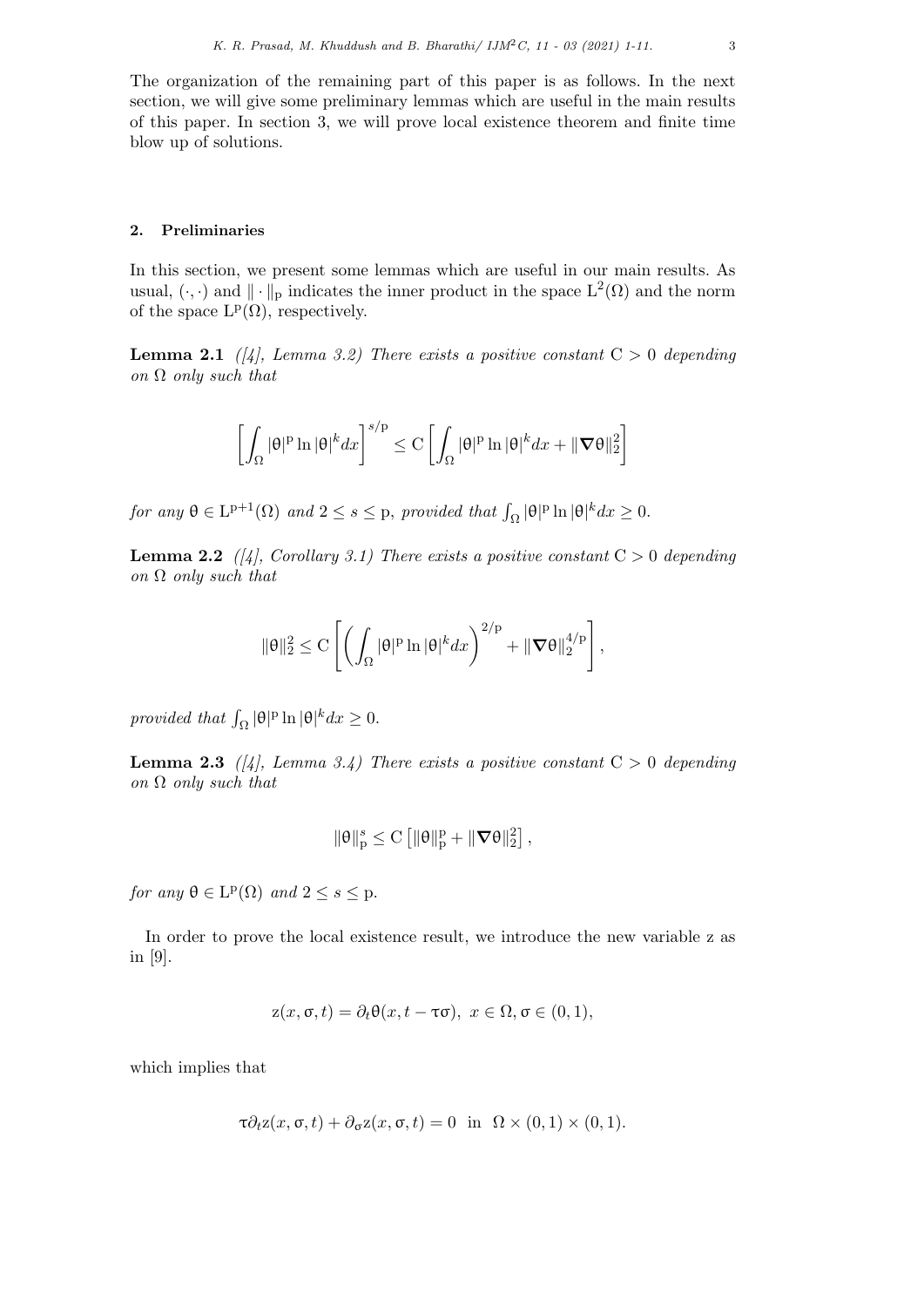Therefore, problem (1) can be transformed as follows

$$
\partial_{tt}\theta - \mathcal{M}(\|\nabla\theta\|_{2}^{2})\Delta\theta + \int_{0}^{t} g(t-s)\Delta\theta(s)ds + \alpha|\partial_{t}\theta(x,t)|^{\ell-1}\partial_{t}\theta(x,t)
$$
  
+  $\beta|z(x,1,t)|^{\ell-1}z(x,1,t) = \theta|\theta|^{p-2}\ln|\theta|^{k}, x \in \Omega, t > 0,$   
 $\tau\partial_{t}z(x,\sigma,t) + \partial_{\sigma}z(x,\sigma,t) = 0$  in  $\Omega \times (0,1) \times (0,1)$   
 $z(x,1,t) = f_{0}(x,-\tau\sigma), x \in \Omega, t \in (0,\tau),$   
 $\theta(x,0) = \theta_{0}(x), \partial_{t}\theta(x,0) = \theta_{1}(x), x \in \Omega,$   
 $\theta(x,t) = 0, x \in \partial\Omega, t > 0.$  (2)

For any regular solution of (2), we define the energy as

$$
\begin{split} \mathcal{E}(t) =& \frac{1}{2} \|\partial_t \theta\|_2^2 + \frac{1}{2} (g \circ \nabla \theta)(t) + \frac{1}{2} \left[ a - \int_0^t g(s) ds \right] \|\nabla \theta\|_2^2 + \frac{b}{2(m+1)} (\|\nabla \theta\|_2^2)^{m+1} \\ &+ \frac{\varrho}{2} \int_{\Omega} \int_0^1 z^{\ell+1}(x, \sigma, s) d\sigma ds + \frac{k}{p^2} \|\theta\|_p^p - \frac{1}{p} \int_{\Omega} |\theta|^p \ln |\theta|^k dx, \end{split}
$$

where

$$
\tau \frac{\ell \beta}{\ell+1} < \varrho < \tau \left[ \frac{\alpha(\ell+1) - \beta}{\ell+1} \right],\tag{3}
$$

$$
(\mathbf{g} \circ \nabla \theta)(t) = \int_0^t \mathbf{g}(t-s) \|\nabla \theta(t) - \nabla \theta(s)\|^2 ds
$$

and by simple calculations, we have

$$
\int_0^t \mathbf{g}(t-s) \big( \nabla \theta(s), \nabla \theta_t(t) \big) ds = -\frac{1}{2} \mathbf{g}(t) \|\nabla \theta(t)\|^2 + \frac{1}{2} (\mathbf{g}' \circ \nabla \theta)(t) \n- \frac{1}{2} \frac{d}{dt} \left[ (\mathbf{g} \circ \nabla \theta)(t) - \left( \int_0^t \mathbf{g}(s) ds \right) \|\nabla \theta(t)\|^2 \right].
$$

**Lemma 2.4** *Let*  $(\theta, z)$  *be the solution of* (2)*. Then, for some*  $C_0 \geq 0$ *, the energy satisfies*

$$
E'(t) = -C_0 \left[ \|\partial_t \theta(t)\|_{\ell+1}^{\ell+1} + \int_{\Omega} z^{\ell+1}(x, 1, t) dx - (g' \circ \nabla \theta)(t) + g(t) \|\nabla \theta\|_2^2 \right] \le 0.
$$
\n(4)

*Proof* Multiplying the first equation in (2) by  $\partial_t \theta$ , integrating over  $\Omega$  and using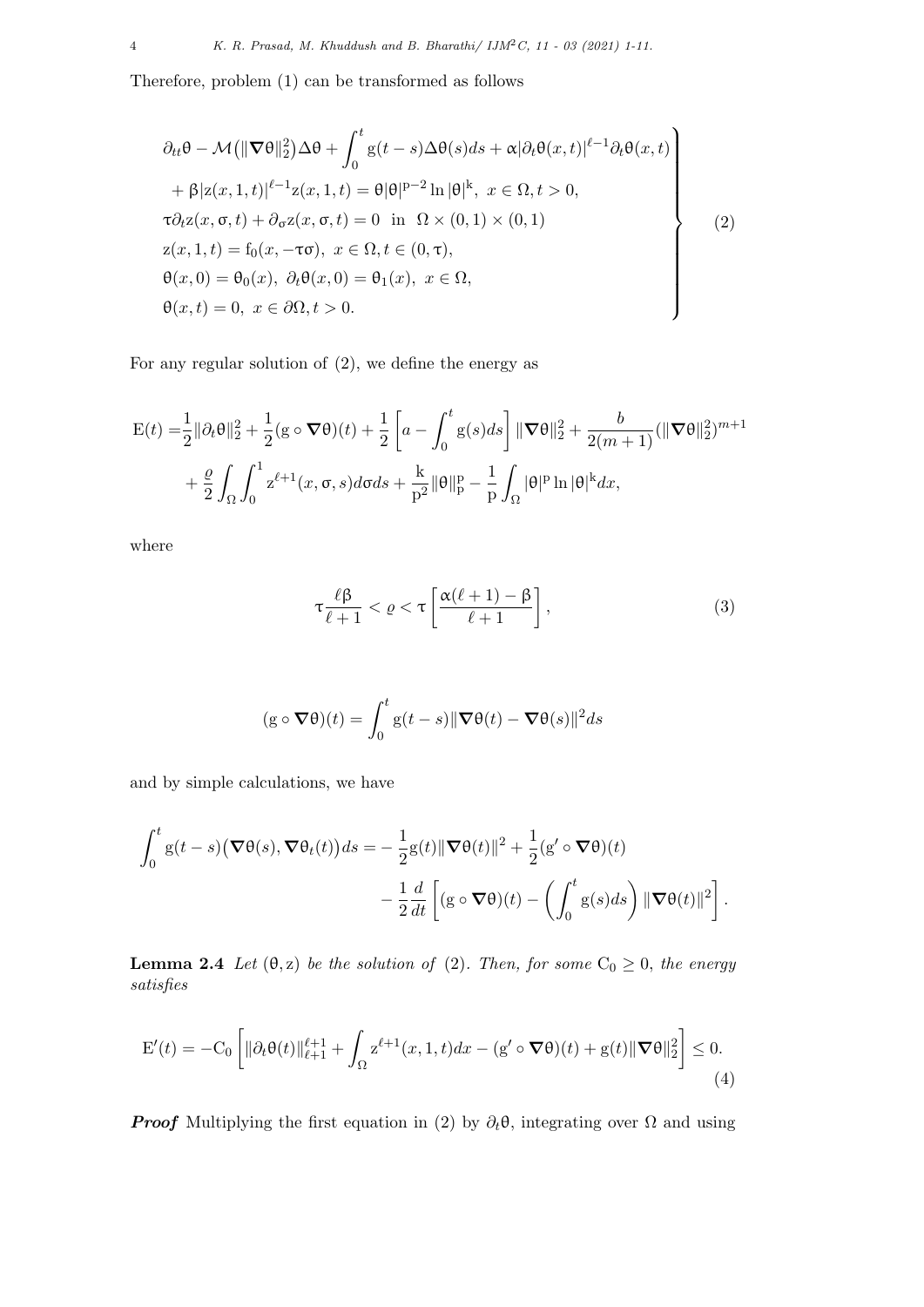integration by parts, we get

$$
\frac{d}{dt} \left[ \frac{1}{2} ||\partial_t \theta(t)||_2^2 + \frac{1}{2} \left( a - \int_0^t g(s) ds \right) ||\nabla \theta(t)||_2^2 + \frac{1}{2} (g \circ \nabla \theta)(t) \right.\n+ \frac{b}{2(m+1)} (||\nabla \theta||_2^2)^{m+1} + \frac{k}{p^2} ||\theta||_p^p - \frac{1}{p} \int_{\Omega} |\theta|^p \ln |\theta|^k dx \right] + \alpha ||\partial_t \theta(t)||_{\ell+1}^{\ell+1} \n+ \beta \int_{\Omega} |z(x, 1, t) dx|^{\ell-1} z(x, 1, t) \partial_t \theta(x, t) dx + \frac{1}{2} g(t) ||\nabla \theta(t)||_2^2 - \frac{1}{2} (g' \circ \nabla \theta)(t) = 0.
$$
\n(5)

Integrating  $(5)$  over  $(0, t)$ *,* we get

$$
\begin{split}\n&\left[\frac{1}{2}\|\partial_{t}\theta(t)\|_{2}^{2}+\frac{1}{2}\left(a-\int_{0}^{t}g(s)ds\right)\|\nabla\theta(t)\|_{2}^{2}+\frac{1}{2}(g\circ\nabla\theta)(t)\right.\\
&+\frac{b}{2(m+1)}(\|\nabla\theta\|_{2}^{2})^{m+1}+\frac{k}{p^{2}}\|\theta\|_{p}^{p}-\frac{1}{p}\int_{\Omega}|\theta|^{p}\ln|\theta|^{k}dx\right]+\int_{0}^{t}\alpha\|\partial_{s}\theta(s)\|_{\ell+1}^{\ell+1}ds\\
&+\beta\int_{0}^{t}\int_{\Omega}|z(x,1,s)dx|^{\ell-1}z(x,1,s)\partial_{s}\theta(x,s)dsdx+\frac{1}{2}\int_{0}^{t}g(s)\|\nabla\theta(s)\|_{2}^{2}ds\\
&-\frac{1}{2}\int_{0}^{t}(g'\circ\nabla\theta)(s)ds=\frac{1}{2}\|\theta_{1}\|_{2}^{2}+\frac{1}{2}\|\nabla\theta_{0}\|_{2}^{2}.\n\end{split} \tag{6}
$$

Multiplying the second equation in (2) by  $\varrho |\theta|^{l-1}\theta$  and integrating over  $\Omega \times (0,1)$ , we get

$$
\varrho \frac{d}{dt} \int_{\Omega} \int_{0}^{1} |z(x, \sigma, t)|^{\ell - 1} z(x, \sigma, t) d\sigma dx
$$
\n
$$
= -\frac{\varrho}{\tau(\ell + 1)} \int_{\Omega} \int_{0}^{1} \frac{\partial}{\partial \sigma} |z(x, \sigma, t)|^{\ell + 1} d\sigma dx
$$
\n
$$
= -\frac{\varrho}{\tau} \int_{\Omega} \left[ |z(x, 1, t)|^{\ell + 1} - |z(x, 0, t)|^{\ell + 1} \right] dx
$$
\n
$$
= -\frac{\varrho}{\tau} \int_{\Omega} |z(x, 1, t)|^{\ell + 1} dx + \frac{\varrho}{\tau} ||\partial_{t} \theta(t)||_{\ell + 1}^{\ell + 1}.
$$
\n(7)

Now multiplying the equation (7) by  $\frac{1}{2}$  and then adding to (6), we get

$$
\begin{split} \mathcal{E}(t) &+ \left[ \alpha - \frac{\varrho}{\tau} \right] \int_0^t \|\partial_s \theta(s)\|_{\ell+1}^{\ell+1} ds + \frac{\varrho}{\tau} \int_0^t \int_{\Omega} |z(x,1,s)|^{\ell+1} dx ds \\ &- \beta \int_0^t \int_{\Omega} |z(x,1,s)|^{\ell-1} z(x,1,s) \partial_s \theta(x,s) dx ds \\ &+ \frac{1}{2} \int_0^t g(s) \|\nabla \theta(s)\|_2^2 ds - \frac{1}{2} \int_0^t (g' \circ \nabla \theta)(s) ds = \mathcal{E}(0). \end{split}
$$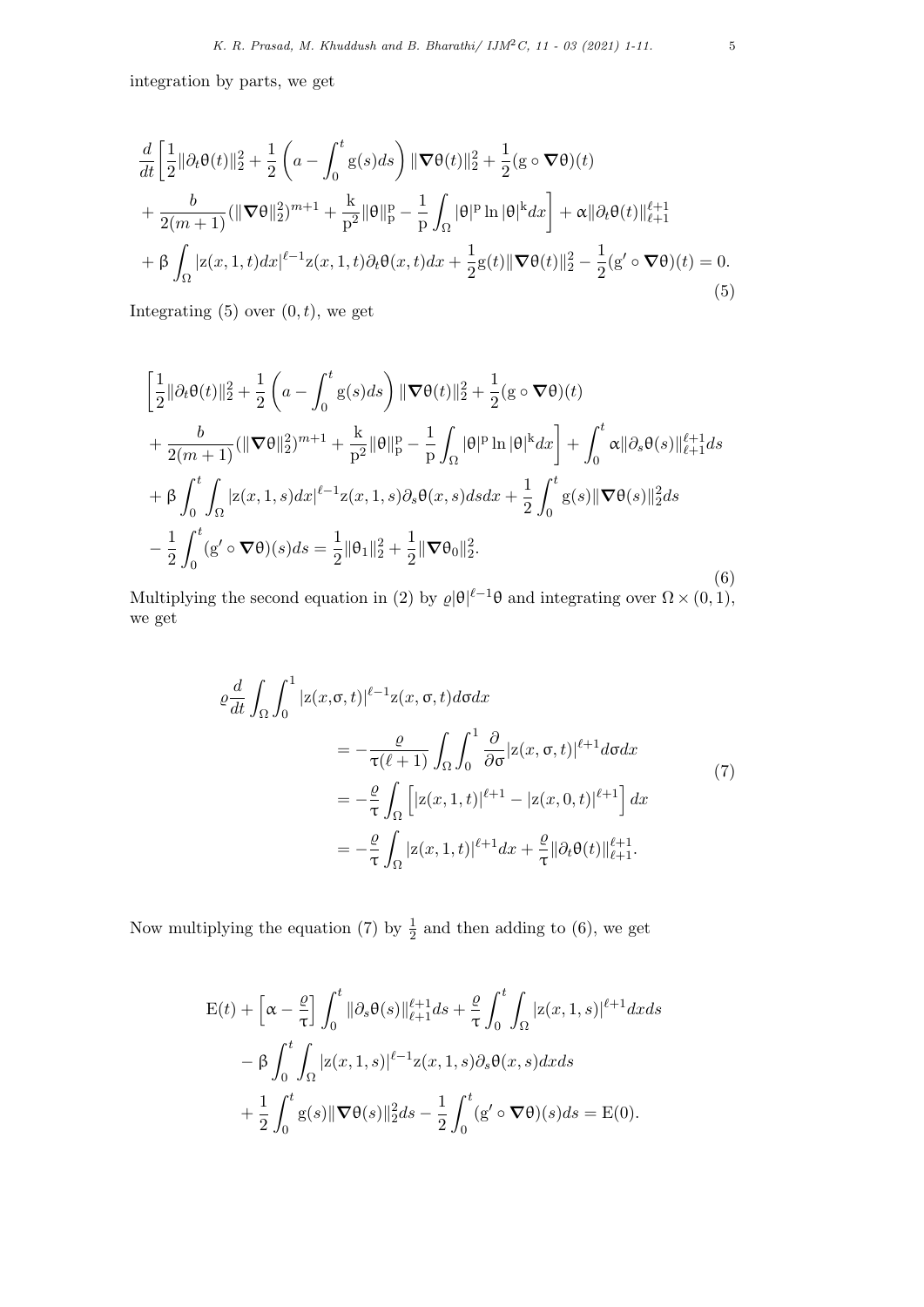Differentiating with respect to *t* on both sides, we obtain

$$
\mathbf{E}'(t) + \left[\alpha - \frac{\varrho}{\tau}\right] \|\partial_t \theta(t)\|_{\ell+1}^{\ell+1} + \frac{\varrho}{\tau} \int_{\Omega} |z(x, 1, t)|^{\ell+1} dx
$$

$$
- \beta \int_{\Omega} |z(x, 1, t)|^{\ell-1} z(x, 1, t) \partial_s \theta(x, t) dx
$$

$$
+ \frac{1}{2} g(t) \|\nabla \theta(t)\|_2^2 - \frac{1}{2} (g' \circ \nabla \theta)(t) = 0.
$$

From the Youngs inequality, we get

$$
\mathbf{E}'(t) + \left[\alpha - \frac{\varrho}{\tau} - \frac{\beta}{\ell+1}\right] \|\partial_t \theta(t)\|_{\ell+1}^{\ell+1} + \left[\frac{\varrho}{\tau} - \frac{\beta \ell}{\ell+1}\right] \int_{\Omega} \mathbf{z}^{\ell+1}(x, 1, t) dx
$$

$$
+ \frac{1}{2} \mathbf{g}(t) \|\nabla \theta(t)\|_2^2 - \frac{1}{2} (\mathbf{g}' \circ \nabla \theta)(t) \le 0.
$$

By (3), for some  $C_0 > 0$ , we have

$$
E'(t) = -C_0 \left[ \|\partial_t \theta(t)\|_{\ell+1}^{\ell+1} + \int_{\Omega} z^{\ell+1}(x, 1, t) dx - (g' \circ \nabla \theta)(t) + g(t) \|\nabla \theta\|_2^2 \right] \le 0.
$$

## **3. Local existence and finite time blow up solutions**

**Theorem 3.1** *Let*  $\theta_0 \in H^2(\Omega) \cap \mathcal{W}, \omega_0 \in \mathcal{W}$  *and*  $f_0 \in L^2(\Omega \times (0,1))$ *, then there exists a unique solution*  $(\theta, z)$  *of problem* (2) *defined on*  $\Omega \times (0, \mathcal{I})$  *for some constant*  $\mathfrak{T} > 0$  satisfying  $\theta \in \mathrm{L}^{\infty}((0, \mathfrak{T}), \mathcal{H}^2(\Omega) \cap \mathcal{W}), \partial_t \theta \in \mathrm{L}^{\infty}((0, T), \mathcal{W}),$  where  $\mathcal{W} = \{\theta \in \mathcal{W} \mid \theta \in \mathcal{W}\}$  $\mathcal{H}^2(\Omega) : \Theta(0) = \Theta_t(0) = 0$  *is the closed subspace of*  $\mathcal{H}^2(\Omega)$  *endowed with the norm equivalent to the usual norm in*  $\mathcal{H}^2(\Omega)$ *.* 

*Proof* We prove this theorem by Faedo-Galerkins method. In the next step, we obtain approximate solution of the problem (2).

**Step 1: Approximate Solution:** Let  $\{\varphi_j\}_{j=1}^{\infty}$  be a complete orthogonal system of *W* and and  $W_r = span{\varphi_1, \cdots, \varphi_r}$ , for each  $r \in \mathbb{N}$  Moreover, we define  $V_r =$ *span* $\{\psi_1, \dots, \psi_r\}$ ,  $r \in \mathbb{N}$  and we can find a set of bases  $\{\psi_i(x, \sigma)\}_{i=1}^r$ , which is a subset of  $L^2(\Omega \times (0,1))$ , such that

$$
\psi_i(x, 0) = \phi_i(x), i = 1, 2, \cdots, r.
$$

Choosing  ${\lbrace \theta_{0r} \rbrace}$  and  ${\lbrace \omega_{0r} \rbrace}$  in  $\mathcal{W}_r$  and  ${\lbrace z_{0r} \rbrace}$  in  $\mathcal{V}_r$  such that  $\theta_{0r} \to \theta_0$  strongly in  $W, \omega_{0r} \to \omega_0$  strongly in W, and  $z_{0r} \to f_0$  strongly in  $L^2(\Omega \times (0,1))$ . We define approximates solution in the form

$$
\theta_r(x,t) = \sum_{i=1}^r \phi_i(x) \mathbf{g}_{ir}(t),
$$

$$
z_r(x, \sigma, t) = \sum_{i=1}^r \psi_i(x, \sigma) h_{ir}(t),
$$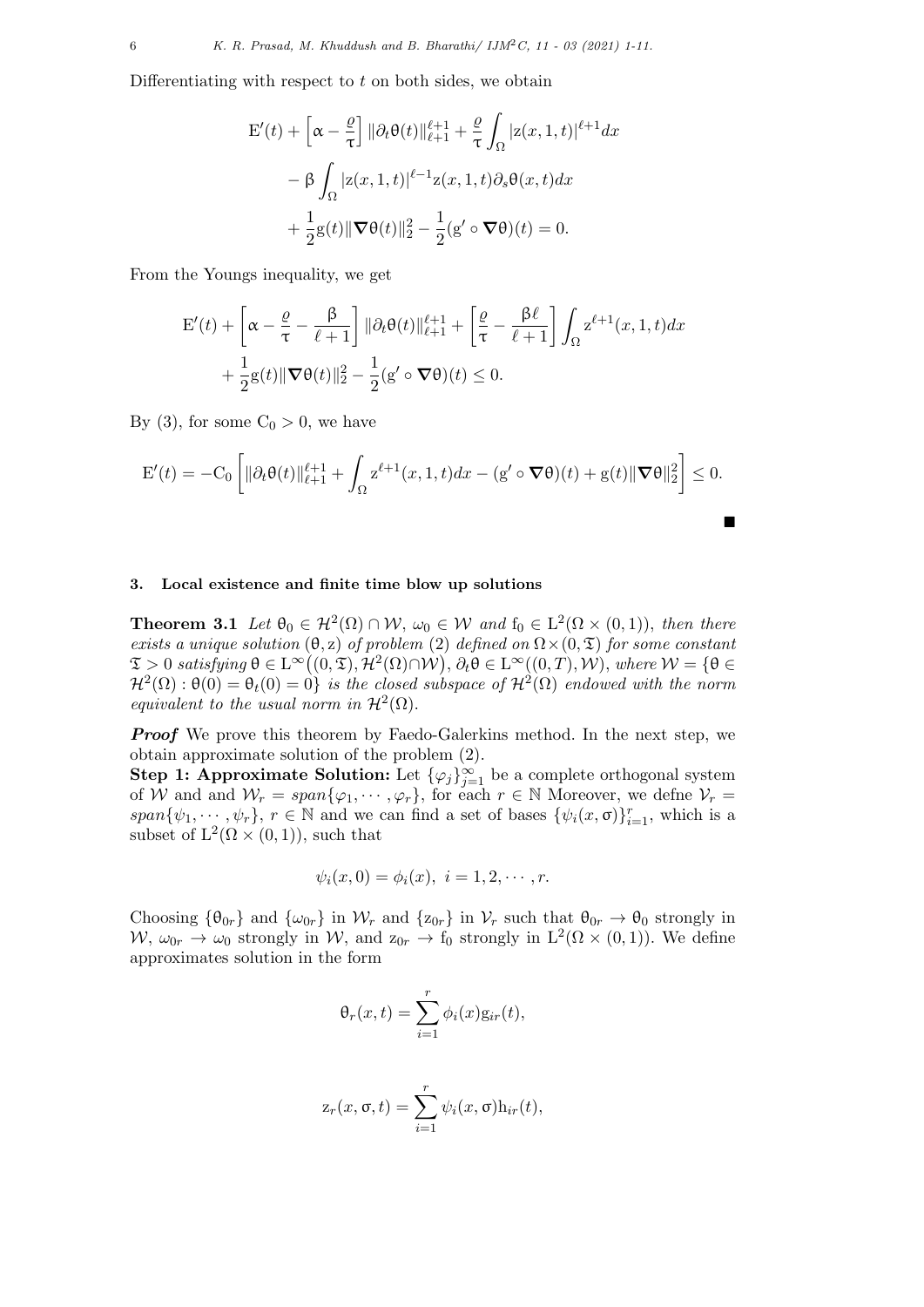where  $(\theta_r(t), z_r(t))$  are solutions of the following system:

$$
\int_{\Omega} (\partial_{tt} \theta_r) \phi_i dx - \int_{\Omega} \mathcal{M} \left( \|\nabla \theta_r\|_2^2 \right) \Delta \theta_r \phi_i dx + \int_{\Omega} \int_0^t g(t-s) \Delta \theta_r(s) \phi_i ds dx
$$
\n
$$
+ \int_{\Omega} \alpha |\partial_t \theta_r(x,t)|^{\ell-1} \partial_{tt} \theta_r(x,t) \phi_i dx + \int_{\Omega} \beta |z(x,1,t)|^{\ell-1} z(x,1,t) \phi_i dx
$$
\n
$$
= \int_{\Omega} \theta_r |\theta_r|^{p-2} \ln |\theta_r|^k \phi_i dx \text{ in } \Omega \times (0,\mathfrak{T}),
$$
\n
$$
\int_{\Omega} [\tau \partial_t z_r(x,\sigma,t) + \partial_{\sigma} z_r(x,\sigma,t)] \phi_i dx = 0 \text{ in } \Omega \times (0,1) \times (0,\mathfrak{T})
$$
\n
$$
z_r(x,1,t) = f_{0r}(x,-\tau\sigma), \text{ in } \Omega \times (0,1),
$$
\n
$$
\theta_r(x,0) = \theta_{0r}(x), \ \partial_t \theta_r(x,0) = \theta_{1r}(x), \ x \in \Omega,
$$
\n
$$
\theta_r(x,t) = 0, \ x \in \partial\Omega, t \in (0,1).
$$
\n(3)

We obtain (8) has a unique solution  $\left\{ \left( g_{ir}(t), h_{ir}(t) \right) \right\}_{i=1}^r$  defined on  $(0, \mathfrak{T})$  by using the theories of ordinary differential equation. Rest of the proof is very similar to Theorem 3.1. in [11, 15], so we omit details here.  $\blacksquare$ 

**Theorem 3.2** *Let*  $\theta_0 \in H_0^1(\Omega) \cap H^2(\Omega)$ ,  $\theta_1 \in H_0^1(\Omega)$  *and*  $f_0 \in L^2(\Omega \times (0,1))$  *be given. Assume that the assumptions*  $(A_1)$  $-(A_3)$  *are fulfilled. Let*  $p > k$ *. Then for* any initial data satisfying  $E(0) < 0$ , the solution of (2) blows up in finite time.

*Proof* Let  $H(t) = -E(t)$  and using the Lemma 2.4, we obtain

$$
\begin{split} \mathcal{H}'(t) &\geq \left[ \alpha - \frac{\varrho}{\tau} - \frac{\beta}{\ell+1} \right] \|\partial_t \theta(t)\|_{\ell+1}^{\ell+1} + \left[ \frac{\varrho}{\tau} - \frac{\beta \ell}{\ell+1} \right] \int_{\Omega} z^{\ell+1}(x, 1, t) dx \\ &+ \frac{1}{2} g(t) \|\nabla \theta(t)\|_2^2 - \frac{1}{2} (g' \circ \nabla \theta)(t). \end{split} \tag{9}
$$

Hence,

$$
0 < H(0) \le H(t) \le \frac{1}{p} \int_{\Omega} |\theta|^{p} \ln |\theta|^{k} dx \le \frac{k}{p} ||\theta||_{p+1}^{p+1}.
$$
 (10)

Next, we let  $N(t) = ||\theta||_2^2$  and differentiating twice, we get

$$
N'(t) = 2 \int_{\Omega} (\partial_t \theta) \theta dx
$$

and

$$
N''(t) = 2\|\partial_t \theta\|_2^2 + 2\int_{\Omega} (\partial_{tt} \theta) \theta dx.
$$
 (11)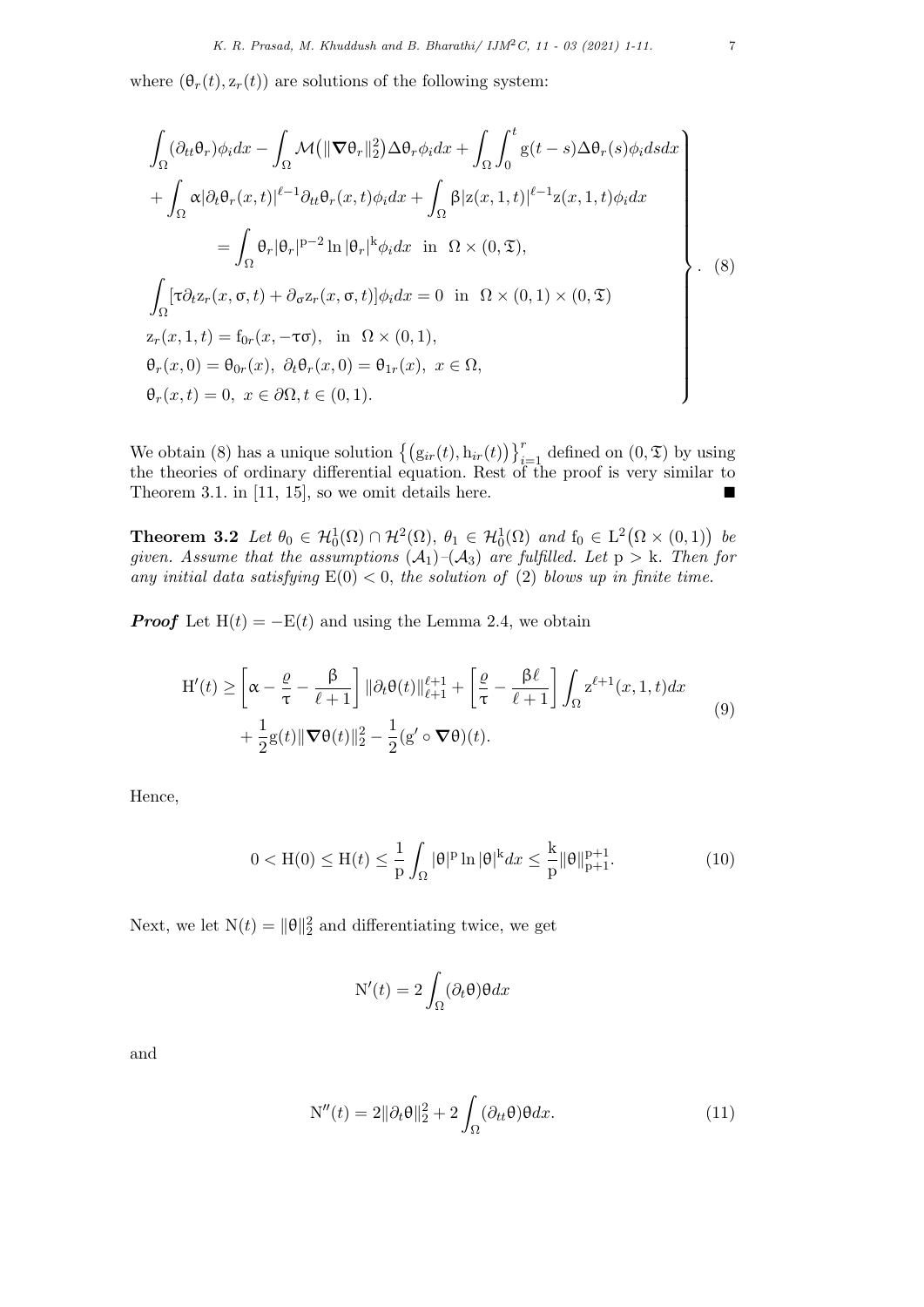Using the first equation in (2), we get

$$
N''(t) = 2\|\partial_t \theta\|_2^2 - 2\mathcal{M}(\|\nabla \theta\|_2^2) \|\nabla \theta\|_2^2 + 2\int_{\Omega} \int_0^t g(t-s)\Delta \theta(s)\theta(t)dsdx
$$
  

$$
-2\alpha \int_{\Omega} |\partial_t \theta(x,t)|^{\ell-1} \theta(t)\partial_t \theta(x,t)dx
$$
  

$$
-2\beta \int_{\Omega} |z(x,1,t)|^{\ell-1} \theta(t)z(x,1,t)dx + 2\int_{\Omega} |\theta|^p \ln |\theta|^k dx.
$$
 (12)

Using Hölder's and Youngs inequalities to get

$$
\int_{\Omega} \int_{0}^{t} g(t-s) \nabla \theta(s) \nabla \theta(t) ds dx
$$
\n
$$
= \int_{0}^{t} g(t-s) \|\nabla \theta(t)\|_{2}^{2} ds + \int_{\Omega} \int_{0}^{t} g(t-s) \nabla \theta(t) (\nabla \theta(s) - \nabla \theta(t)) ds dx \qquad (13)
$$
\n
$$
\geq -(g \circ \nabla \theta)(t) + \frac{3}{4} \|\nabla \theta(t)\|_{2}^{2} \int_{0}^{t} g(s) ds
$$

Using  $(13)$  in  $(12)$ , we get

$$
N''(t) \ge p \|\partial_t \theta\|_2^2 + 2pH(t) + (p-2)(g \circ \nabla \theta)(t) + \left[\frac{3-2p}{2}\right] \|\nabla \theta(t)\|_2^2 \int_0^t g(s)ds
$$
  

$$
- 2a \|\nabla \theta(t)\|_2^2 - 2b \left(\|\nabla \theta(t)\|_2^2\right)^{m+1} + a(p+1) \|\nabla \theta(t)\|_2^2
$$
  

$$
+ \frac{b p}{m+1} \left(\|\nabla \theta(t)\|_2^2\right)^{m+1} + d \|\nabla \theta\|_2^2 - 2\alpha \int_{\Omega} |\partial_t \theta(x,t)|^{\ell-1} \theta(t) \theta'(x,t) dx
$$
  

$$
- 2\beta \int_{\Omega} |z(x, 1, t)|^{\ell-1} \theta(t) z(x, 1, t) dx + \varrho p \int_{\Omega} \int_0^1 z^{\ell+1}(x, \sigma, t) d\sigma dx.
$$
 (14)

Using  $(A_3)$  to get

$$
N''(t) \ge p \|\partial_t \theta\|_2^2 + 2pH(t) + (p-2)(g \circ \nabla \theta)(t) + d\|\nabla \theta\|_2^2
$$
  

$$
- 2\alpha \int_{\Omega} |\partial_t \theta(x,t)|^{\ell-1} \theta(t) \theta'(x,t) dx - 2\beta \int_{\Omega} |z(x,1,t)|^{\ell-1} \theta(t) z(x,1,t) dx
$$
  

$$
+ \varrho p \int_{\Omega} \int_0^1 z^{\ell+1}(x,\sigma,t) d\sigma dx.
$$
 (15)

Now we define the functional

$$
\mathcal{G}(t) = \mathcal{H}(t)^{1-\sigma} + 2\varepsilon \mathcal{N}'(t).
$$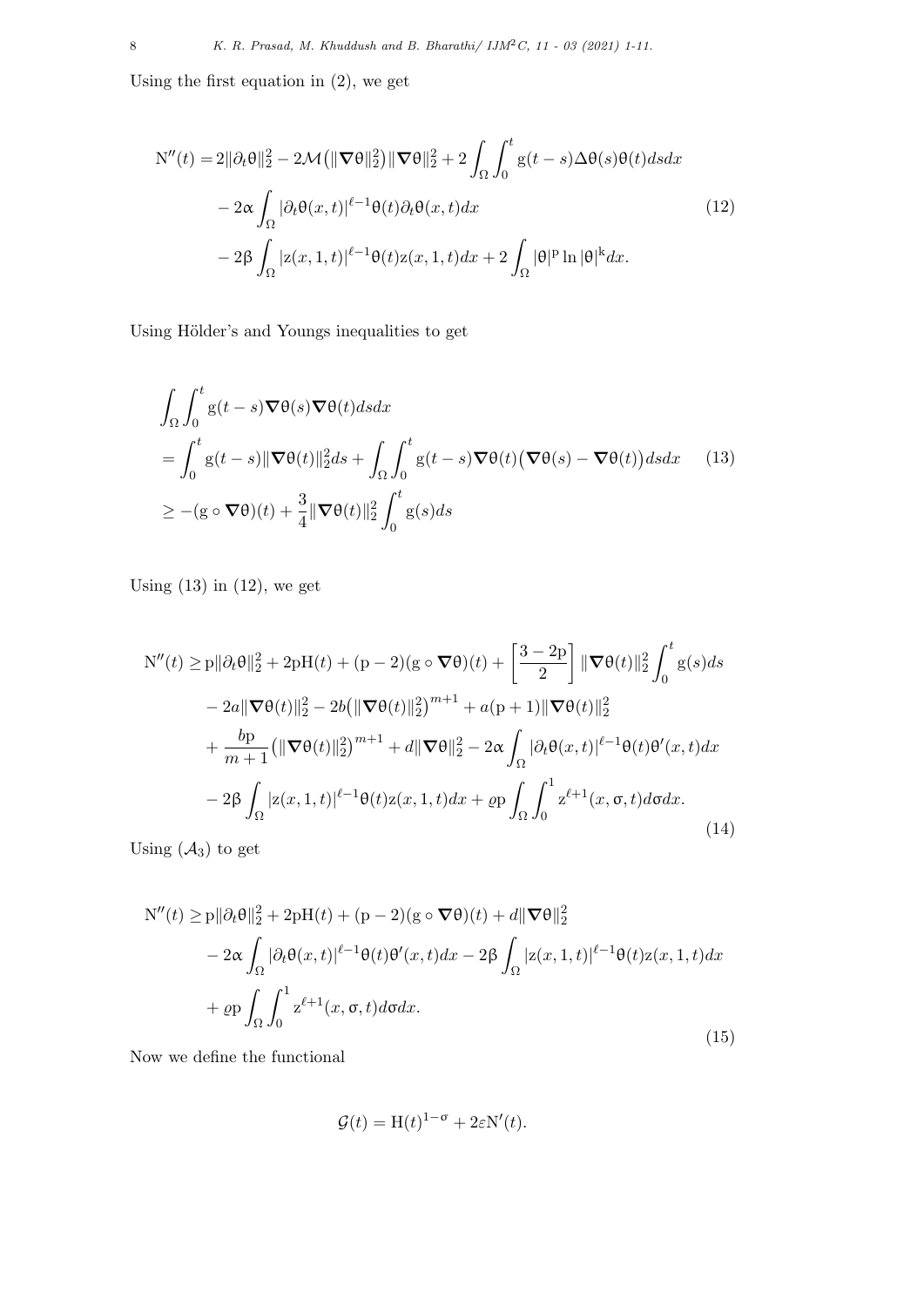Differentiating on both sides and using (15), we obtain

$$
\mathcal{G}'(t) = (1 - \sigma)H(t)^{-\sigma}H'(t) + 2\varepsilon N''(t)
$$
  
\n
$$
\geq (1 - \sigma)H(t)^{-\sigma}H'(t) + 2\varepsilon p \|\partial_t \theta\|_2^2 + 2p\varepsilon H(t) + \varepsilon (p - 2)(g \circ \nabla \theta)(t)
$$
  
\n
$$
- 2\varepsilon \alpha \int_{\Omega} |\partial_t \theta(x, t)|^{\ell - 1} \theta(t) \theta'(x, t) dx
$$
  
\n
$$
- 2\varepsilon \beta \int_{\Omega} |z(x, 1, t)|^{\ell - 1} \theta(t) z(x, 1, t) dx
$$
  
\n
$$
+ \varepsilon \varrho p \int_{\Omega} \int_0^1 z^{\ell + 1}(x, \sigma, t) d\sigma dx + \varepsilon d \|\nabla \theta\|_2^2.
$$
 (16)

By Hölder's inequality and from  $(10)$ , we have

$$
\left| \int_{\Omega} \theta |\partial_t \theta|^{\ell-1} (\partial_t \theta) dx \right| \leq \|\partial_t \theta\|_{\ell+1}^{\ell} \|\theta\|_{\ell} \leq c_1 \|\theta\|_{\ell+1}^{\frac{\ell+1}{p+1}} \|\theta\|_{\ell+1}^{1-\frac{\ell+1}{p+1}} \|\partial_t \theta\|_{\ell+1}^{\ell}
$$
  

$$
\leq c_2 \|\theta\|_{\ell+1}^{\frac{\ell+1}{p+1}} H(t)^{\frac{1}{p+1} - \frac{\ell+1}{(p+1)^2}} \|\partial_t \theta\|_{\ell+1}^{\ell}
$$
 (17)

By Youngs inequality and (9), we get

$$
\left| \int_{\Omega} \theta |\partial_t \theta|^{\ell-1} (\partial_t \theta) dx \right| \le c_3 \left[ \xi^{\frac{1}{p+1}} \|\theta\|_{\ell+1}^{\ell+1} H(0)^{-l'} - \xi^{-\ell'} H(0)^{l-l'} H'(t) H(t)^{-l'} \right], \tag{18}
$$

where  $\sigma = \frac{1}{p+1} - \frac{\ell+1}{(p+1)^2} > 0, \sigma' = \frac{\ell+1}{\ell}$  $\frac{+1}{\ell}$ . Letting  $0 < \sigma < \sigma'$ . Similarly, we can have

$$
\left| \int_{\Omega} |z(x,1,t)|^{\ell-1} \theta(t) z(x,1,t) dx \right| \leq c_3 \left[ \xi^{\frac{1}{p+1}} ||\theta||_{\ell+1}^{\ell+1} H(0)^{-\sigma'} - \xi^{-\ell'} H(0)^{\sigma-\sigma'} H'(t) H(t)^{-\sigma} \right]
$$
(19)

Applying  $(19)$  and  $(18)$  in  $(16)$ , we have

$$
\mathcal{G}'(t) \ge \left[ (1 - \sigma) - 2\varepsilon(\alpha + \beta)H(0)^{\sigma - \sigma'} \xi^{-\ell'} \right] H(t)^{-\sigma}H'(t)
$$
  

$$
- 2\varepsilon(\alpha + \beta)\xi^{\frac{1}{p+1}} \|\theta\|_{\ell+1}^{\ell+1} H(0)^{-\sigma'}
$$
  

$$
+ 2\varepsilon p \|\partial_t \theta\|_2^2 + 2p\varepsilon H(t) + \varepsilon(p - 2)(g \circ \nabla \theta)(t)
$$
  

$$
+ \varepsilon \varrho p \int_{\Omega} \int_0^1 z^{\ell+1}(x, \sigma, t) d\sigma dx + \varepsilon d \|\nabla \theta\|_2^2.
$$
 (20)

But, for sufficiently small  $\varepsilon$ , we have

$$
\left[ (1 - \sigma) - 2\varepsilon(\alpha + \beta)H(0)^{\sigma - \sigma'} \xi^{-\ell'} \right] \ge 0.
$$

So, put  $s = \ell + 1 \leq p + 1$  such that  $\|\theta\|_{\ell+1}^s \leq c_1(\|\nabla \theta\|_2^2 + \|\theta\|_{p+1}^{p+1}),$  where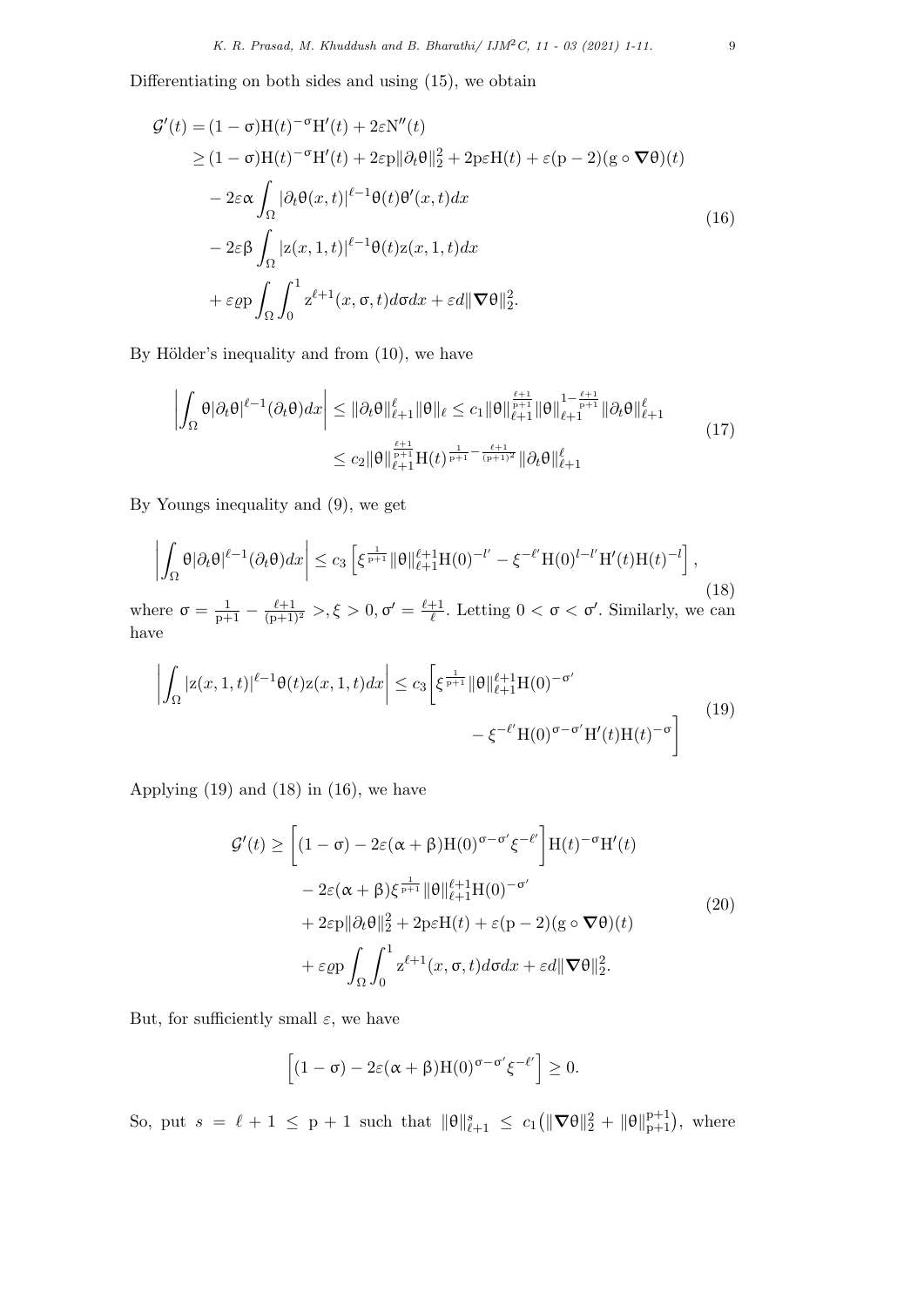$c = 2(\alpha + \beta)\xi^{\frac{1}{p+1}}H(0)^{-\sigma'}c_1$  and taking  $d > c$ . Then

$$
\mathcal{G}'(t) \geq \varepsilon (d-c) \|\nabla \theta\|_{2}^{2} - \varepsilon c \|\theta\|_{\mathbf{p}+1}^{\mathbf{p}+1} + 2\varepsilon \mathbf{p} \|\partial_{t}\theta\|_{2}^{2} + 2\mathbf{p}\varepsilon \mathbf{H}(t)
$$
  
+  $\varepsilon (\mathbf{p} - 2)(\mathbf{g} \circ \nabla \theta)(t) + \varepsilon \varrho \mathbf{p} \int_{\Omega} \int_{0}^{1} z^{\ell+1}(x, \sigma, t) d\sigma dx + \varepsilon d \|\nabla \theta\|_{2}^{2} \qquad (21)$   
 $\geq \varepsilon \mu_{1} \|\nabla \theta\|_{2}^{2} - \varepsilon \mu_{2} \|\theta\|_{\mathbf{p}+1}^{\mathbf{p}+1} + \varepsilon \mu_{3} \mathbf{H}(t) + \varepsilon \mu_{4} \|\partial_{t}\theta\|_{2}^{2} + \varepsilon \mu_{5} (\mathbf{g} \circ \nabla \theta)(t),$ 

where  $\mu_1 = d - c, \mu_2 = c, \mu_3 = 2p, \mu_4 = 2p$  and  $\mu_5 = p - 2$ . Next, using the technique of Messaoudi [8], we suppose that  $p = 2\mu_6 + (p - 2\mu_6)$ , where  $\mu_6$  <  $\min{\{\mu_1, \mu_2, \mu_3, \mu_5\}}$ , then (21) takes the form

$$
\mathcal{G}'(t) \geq \varepsilon(\mu_1 - \mu_6) \|\nabla \theta\|_2^2 - \varepsilon(\mu_6 - \mu_2) \|\theta\|_{p+1}^{p+1} + \varepsilon(\mu_3 - \mu_6)H(t)
$$
  
+  $\varepsilon(\mu_4 - \mu_6) \|\partial_t \theta\|_2^2 + \varepsilon(\mu_5 - \mu_6)(g \circ \nabla \theta)(t)$   
 $\geq \varepsilon \chi \left[ \|\nabla \theta\|_2^2 + \|\theta\|_{p+1}^{p+1} + H(t) + \|\partial_t \theta\|_2^2 + (g \circ \nabla \theta)(t) \right]$   
 $\geq \varepsilon \chi \left[ \|\theta\|_{p+1}^{p+1} + H(t) + \|\partial_t \theta\|_2^2 \right],$  (22)

where  $\chi > 0$  is the minimum of the coefficients of  $\|\theta\|_{p+1}^{p+1}$ , H(*t*) and  $\|\partial_t \theta\|_2^2$ . Now choose an  $\varepsilon$  so that

$$
\mathcal{G}(0) = \mathrm{H}(0)^{1-\sigma} + 2\varepsilon \int_{\Omega} \theta^0 \theta^1 dx > 0.
$$

Thus, we have

$$
\mathcal{G}(t) \ge \mathcal{G}(0) > 0, \ \forall \, t \ge 0.
$$

Similarly as in [7], we also obtain

$$
\mathcal{G}(t)^{1/(1-\sigma)} \le C \left[ \|\theta\|_{\mathbf{p}+1}^{p+1} + \mathbf{H}(t) + \|\partial_t \theta\|_2^2 \right], \ \forall \ t \ge 0,
$$
\n
$$
(23)
$$

for some number  $C > 0$ . Combining (22) and (23), we arrive at

$$
\mathcal{G}'(t) \geq \frac{\varepsilon \chi}{C} \mathcal{G}(t)^{1/(1-\sigma)}, \ \forall \ t \geq 0.
$$

A simple integration over (0*, t*) yields

$$
\mathcal{G}(t)^{\sigma/(1-\sigma)} \geq \frac{1}{\mathcal{G}(0)^{-\sigma/(1-\sigma)} - \varepsilon \chi t \sigma/[C(1-\sigma)]}, \ \forall \ t \geq 0.
$$

This shows that  $G(t)$  blows up in finite time

$$
T^* \leq \frac{C(1-\sigma)}{\varepsilon \chi \sigma \mathcal{G}(0)^{\sigma/(1-\sigma)}}.
$$

This completes the proof of theorem.